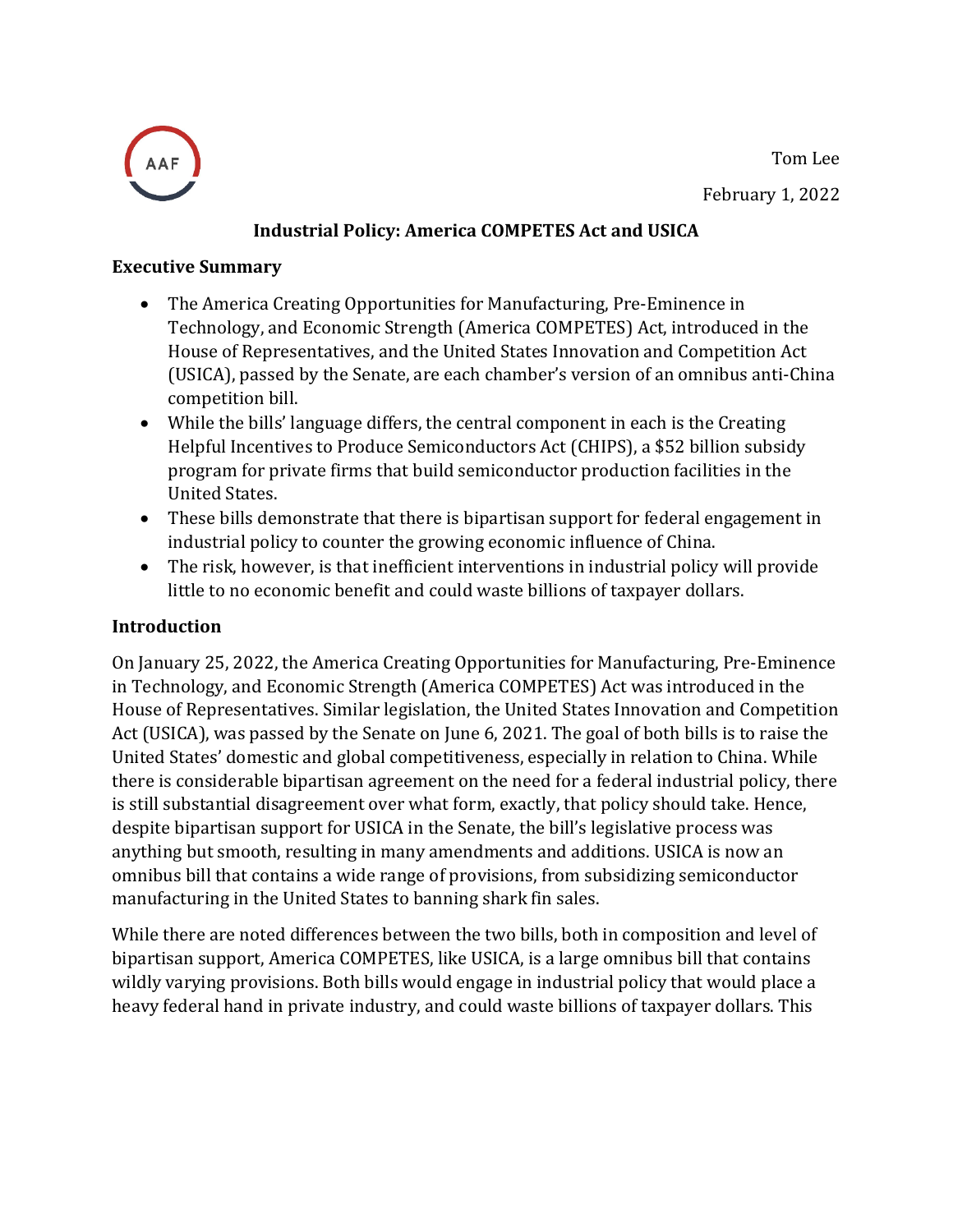paper reviews the major similarities and differences between America COMPETES and USICA, and highlights the inefficient federal interventions both bills support. 1

*Note: America COMPETES contains various immigration and technology provisions that USICA does not. For information on the immigration provisions, read more [here](https://www.americanactionforum.org/insight/immigration-reform-in-the-america-competes-act-of-2022/).* 

# **Focus on China and Industrial Policy**

The central goal of America COMPETES and USICA is to raise the United States' domestic and global competitiveness to counter China's growing global economic influence. Both bills aim to achieve this by imposing a broader federal role in industrial policy. While there is no formal definition of industrial policy, it can be broadly defined as policies that promote domestic industries through subsidies and protectionism. Through industrial policy, the government picks winners and losers, a task for which the government is illsuited and that could result in wasting billions of taxpayer dollars. <sup>2</sup> Below are two key examples of industrial policy found in America COMPETES and/or USICA.

## *CHIPS Act and Semiconductors: Ineffective and Wasting Taxpayer Funds*

Like USICA, America COMPETES would authorize \$52 billion for the Creating Helpful Incentives to Produce Semiconductors Act (CHIPS) for fiscal years (FYs) 2022-2026. CHIPS is the central component of both bills and is the most important provision for legislators on both sides of the aisle. Of the total authorized, \$39 billion would be for grants to U.S. firms that are attempting to build semiconductor fabrication plants, commonly knowns as "fabs," in the United States. Another \$6 billion would go toward loans and loan guarantees for the same purpose. The rest of the funding would be spent on semiconductor technology research and development (R&D) and administrative tasks.

While CHIPS is very popular on both sides of the aisle, it may not relieve current shortages as intended. It takes many years to build a physical semiconductor production facility, so by the time CHIPS became law and it funds were spent on building production facilities in the United States, the COVID-19-induced global semiconductor shortage would be over. Moreover, the semiconductor industry, like many other capital-intensive industries, is cyclical in nature because it is logistically difficult and expensive for manufacturing facilities to rapidly increase production to meet sudden surges in demand. It is thus best for market mechanisms, not government intervention, to address these issues.

The private sector is already making its *own* investments (with no federal funding) that are far larger than the \$52 billion funding in CHIPS. Intel has announced plans to invest \$20 billion into two semiconductor factories in Ohio. <sup>3</sup> TSMC, a Taiwanese company and one of the largest producers of semiconductors, has announced plans to spend \$12 billion on a

 $1$  Due to the large size of both bills, this insight is by no means an exhaustive list of the differences and similarities between the bills but rather a highlight of some of the major components of both bills and how they differ from each other.

<sup>2</sup> https://www.stlouisfed.org/publications/regional-economist/april-1993/the-pitfalls-of-industrial-policy

<sup>3</sup> https://www.nextplatform.com/2021/03/24/the-once-the-future-and-the-fabulous-intel/amp/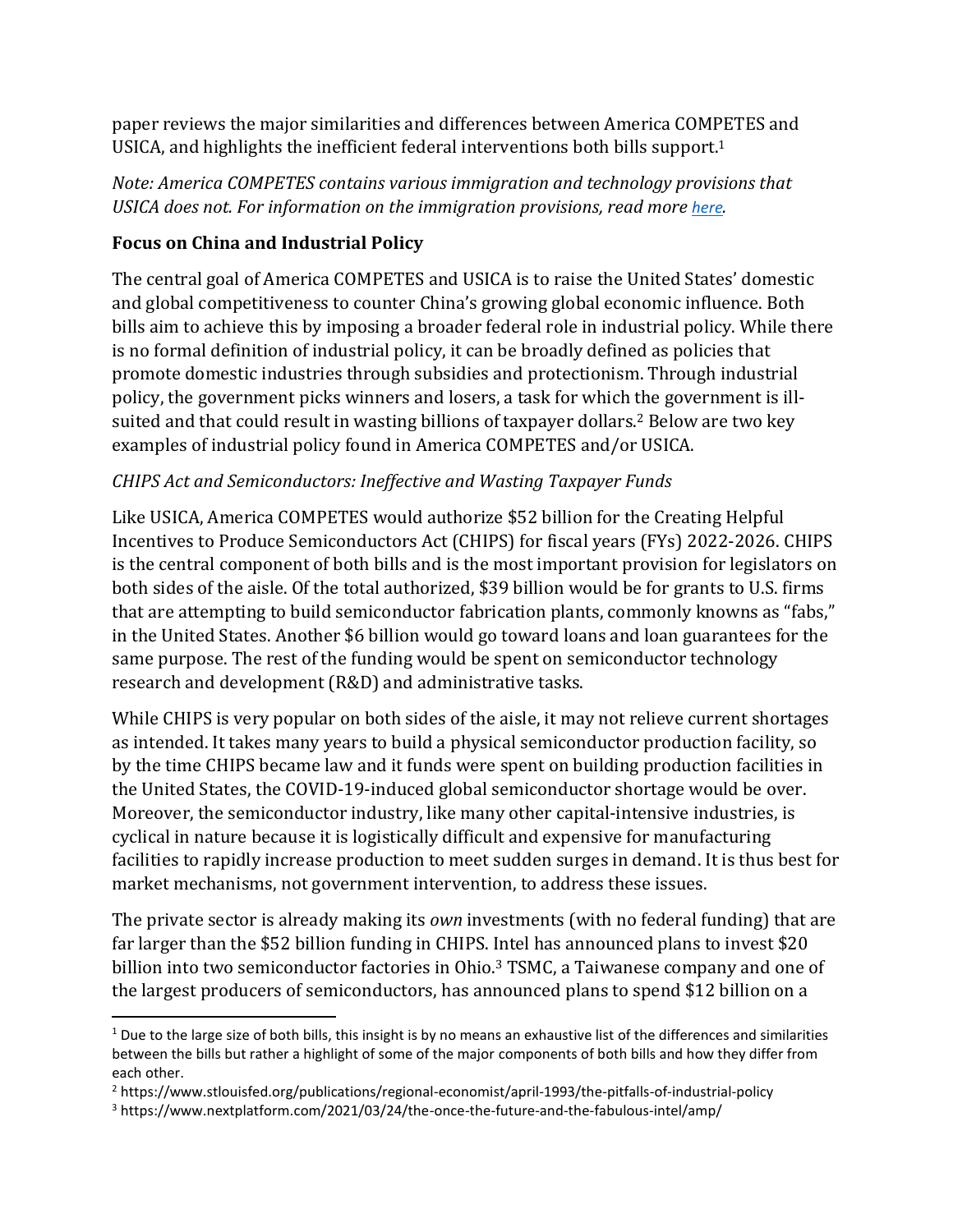new production facility in Arizona. <sup>4</sup> Micron will spend \$150 billion over the next 10 years to build new production facilities in the United States.<sup>5</sup> Samsung has also announced plans to invest \$17 billion in a new production facility in the United States. These private-sector projects alone would invest nearly \$200 billion, and all were announced before CHIPS. The \$52 billion in CHIPS spending is an arguably unnecessary intervention, which would benefit a largely healthy semiconductor industry. 6

## *Funding for Reassuring Supply Chains: More Ineffective and Wasteful Spending*

A major difference between the two bills is that America COMPETES would create a new Supply Chain Resilience Program (SCRP) that would cost \$45 billion for FYs 2022-2027. Through SCRP, America COMPETES would engage in a more aggressive industrial policy than USICA. The SCRP would provide grants, loans, and loan guarantees to U.S. entities that engage in certain "eligible activities." These activities include but are not limited to "the manufacturing of a critical good or industrial equipment in the United States, the commercialization, adoption, or use of manufacturing technology by domestic manufacturers. . . the purchase . . . or retooling of industrial equipment for use in the United States," or even "the relocation of manufacturing facilities related to the production of a critical good into the United States." The term "critical good" has been generally defined as any item whose absence would threaten national or economic security.

A supply chain is a sequence of transactions that results in the final assembly and delivery of a good or service, and it can be short, long, simple, complex, quick, or time-consuming. Firms pick the combination to deliver the best value proposition they can. It is therefore already in the private sector's interests to solve supply chain issues or shortcomings as firms add value and make money in such endeavors. The SCRP, like CHIPS, would most likely be a broad and unnecessary expense without the intended impact.

### **Research Funding**

A major difference between the two bills is how they prioritize research funding. USICA would allocate most of its research funding to the National Science Foundation (NSF). The NSF is an independent agency that provides federal funding through grants and loans primarily for basic research that focuses on testing and improving fundamental scientific knowledge and theory. USICA would also create a new technology directorate within the NSF that would instead focus on applied research. House lawmakers disagreed with these USICA provisions, arguing they would hamper the NSF's ability to focus on its primary mission of basic research. Hence, America COMPETES mainly allocates its funding for research through the Department of Energy to create new R&D programs including but not limited to "basic energy sciences, artificial photosynthesis, electricity storage, biological

<sup>4</sup> https://www.azcentral.com/story/money/business/tech/2020/05/15/taiwan-semiconductor-12-billion-arizonainvestment-seen-big-deal/5200637002/

<sup>5</sup> https://www.wsj.com/articles/micron-plans-over-150-billion-in-capital-r-d-spending-in-decade-ahead-11634724001

<sup>6</sup> https://www.semiconductors.org/wp-content/uploads/2021/09/2021-SIA-State-of-the-Industry-Report.pdf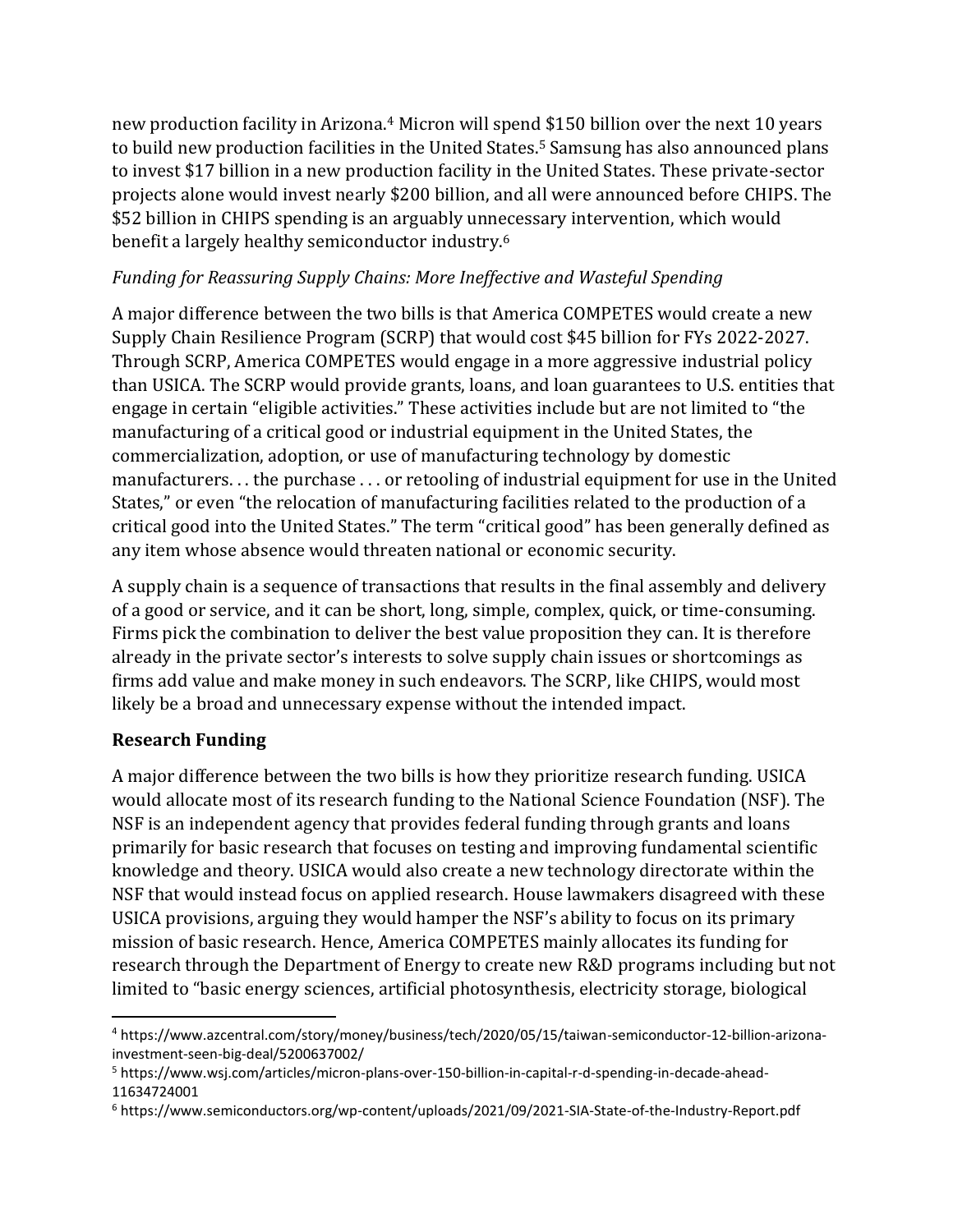systems science and climate and environment science, applied mathematics, computational science." America COMPETES does create a new directorate at the NSF called the Directorate for Science and Engineering Solutions, but it would be smaller and receive less funding compared to the new technology directorate ordered by USICA. Nevertheless, both bills would increase the federal government's role in dictating private-industry research initiatives.

## **Omnibus Bill: Countering China Means Many Different Things**

Countering China means different things to different constituencies. Any anti-China bill, like American COMPETES and USICA, will inevitably become an omnibus bill as legislators seek to prioritize proposals, both effective and not, that are popular with or helpful to their constituents. Therefore, both bills contain a wide-ranging set of provisions that vary tremendously in focus and impact.

Both bills renew the Generalized System of Preferences (GSP) but for different time spans. GSP reduces or eliminates duties and tariffs for certain imports from low-income countries. USICA would renew GSP until January 1, 2027, whereas America COMPETES would renew GSP until January 1, 2024. U.S. importers lost relief from tariffs and had to resume paying duties and tariffs when GSP expired at the end of 2020. Importers of GSP products would be retroactively refunded for these amounts paid and would no longer be required to pay duties and tariffs on GSP imports until expiration in2024 or 2027, depending on which date is included in the final bill.

Both bills order the creation and implementation of a national strategy to increase public investment, lending, and trade abroad, focusing mainly on Latin America, the Caribbean, Taiwan, Africa, and Southeast Asia. These areas have already received large amounts of Chinese investment. Notably, both bills also ban the sale of shark fins and order new studies of coral reefs.

### **Disagreement on Climate Provisions**

A major difference between America COMPETES and USICA is the level of bipartisan support for these bills. Although the legislative process for USICA was anything but smooth, USICA still passed in the Senate by a final vote of 68-32, meaning 19 Republicans joined Democrats in voting for passage of the bill. There is less bipartisan support for America COMPETES, as Republicans have criticized House leadership for not considering their input when crafting the bill. House Republicans specifically oppose the provision that would authorize \$8 billion in contributions to the Green Climate Fund—a United Nations program that finances clean energy projects—which they have criticized as unaccountable and ineffective in its mission and a waste of taxpayer money. While this division may not be an issue for passage of the bill in the House—Democrats would only need a simple majority this disagreement will inevitably reappear when the House and Senate reconcile America COMPETES and USICA.

### **Conclusion**